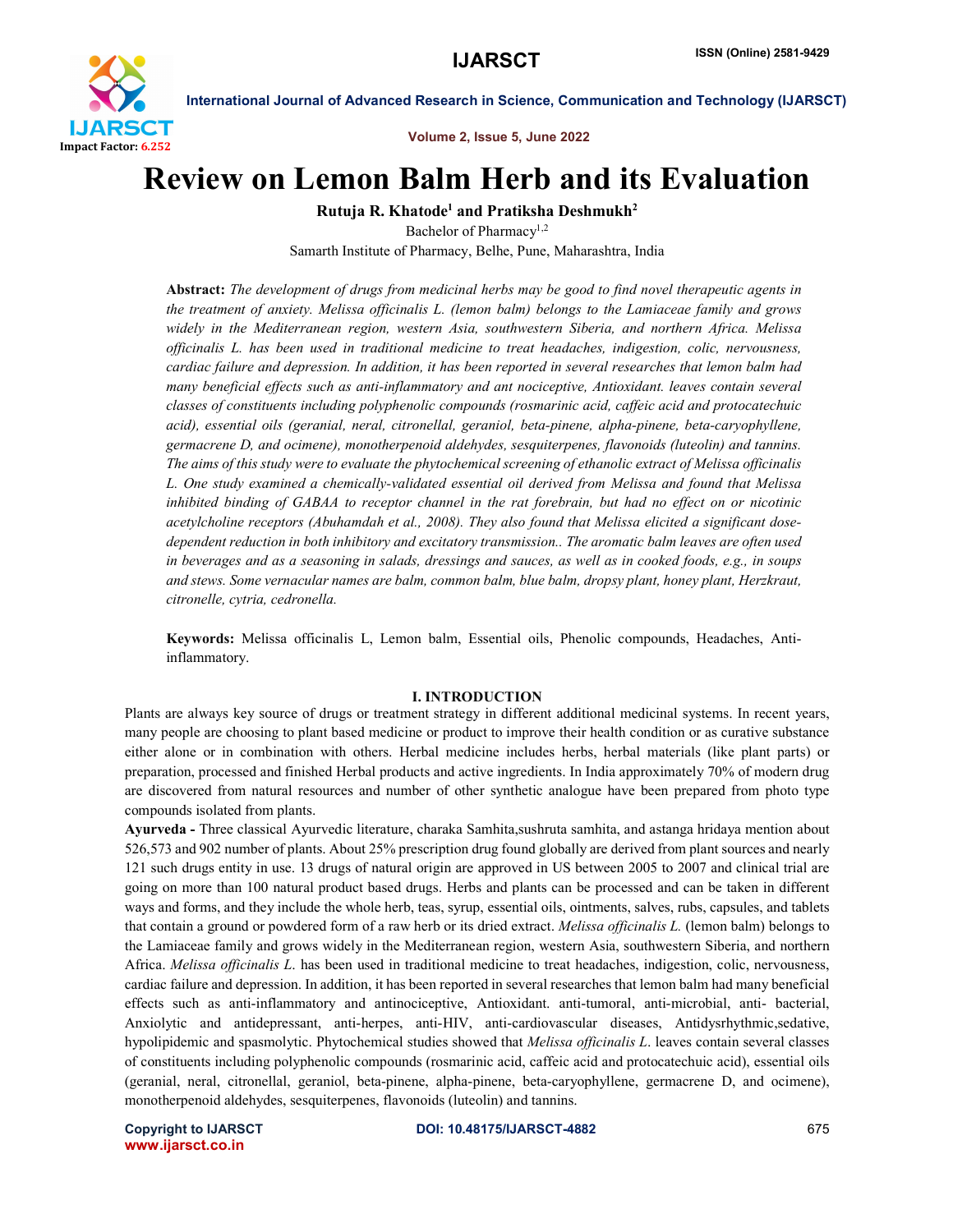

#### Volume 2, Issue 5, June 2022

# II. MATERIAL AND METHODS

# 2.1 Plant Profile

# *Melissa officinalis L.*

Melissa officialis (lemon balm) Plants grows in bushy and upright to Maximum height of 100 cm (39 inch ) belonging to family lamiaceae. The heart shaped leaves are 2- 8cm (0.79 to 3.50) inch long and have a rough vein surface. They are soft and hairy with scalloped edges and have a mild lemon scent. During summer small white or pale pink flowers are appear. It gives zesty scent that make it perfect for aromatic teas. Lemon balm (Melissa *officinalis L)* is a perennial herbaceous plant in the mint family and native to south central Europe, The Mediterranean Basin, Iran and Central Asia, but now naturalized elsewhere. The second name, "officinalis" originates from the use of the herb by Apothecaries, who sold herbal remedies directly to their customers. *Melissa Officinalis* also known by different names, Bee Balm, Cure All, Dropsy Plant, Honey Plant, Sweet Balm, sweet Mary, Toronjil. Romans introduced lemon balm to Great Britain where it became a favourite cottage garden herb.

# **Chemistry**

Lemon Balm contains high flavonoids – which can have antioxidant effect. also contains Eugenol, Tannins and Terpenes, (+) – Citronellal, 3- octanol, Caffeic Acid, Caryophyllene, Catechin, Citral A, Citral B, Geranial, Geraniol, iso – geranial, Rosmarinic Acid. VITAMIN – Vit B and Vit C, MINERALS – Potassium, sodium, magnesium, calcium and iron potassium. (Potassium is useful for heart). Rosmarinic acid appears to be the most important active component leaf contains,  $36.5 + (-0.8 \text{ mg}$  Rosmarinic acid per gram.

| Kingdom             | Plantae                 |  |
|---------------------|-------------------------|--|
| Subkingdom          | Viridiplatae            |  |
| Infrakingdom        | Streptophyta            |  |
| Super division      | Embryophyta             |  |
| Division            | Tracheophyta            |  |
| Subdivision         | Spermatophyta           |  |
| Class               | Magnoliopsida           |  |
| Superorder          | Asteranae               |  |
| Order               | Lamiales                |  |
| Family              | Lamiaceae               |  |
| Genus               | Melissa L.              |  |
| Geographic division | North America           |  |
| Origin              | Continental US, Canada. |  |

# III. TAXONOMIC HIERARCHY AND NOMENCLATURE

Table 1: Taxonomical hierarchy and nomenclature

# 3.1 Collection of Plant Material

The *Melissa officinalis L*. was collected from Vishwa High-tech Nursery, Virgoan, Akole.plant was harvested in October 2020. The samples were packed instantly in polyethylene bags to avoid decomposition of some bioactive compounds.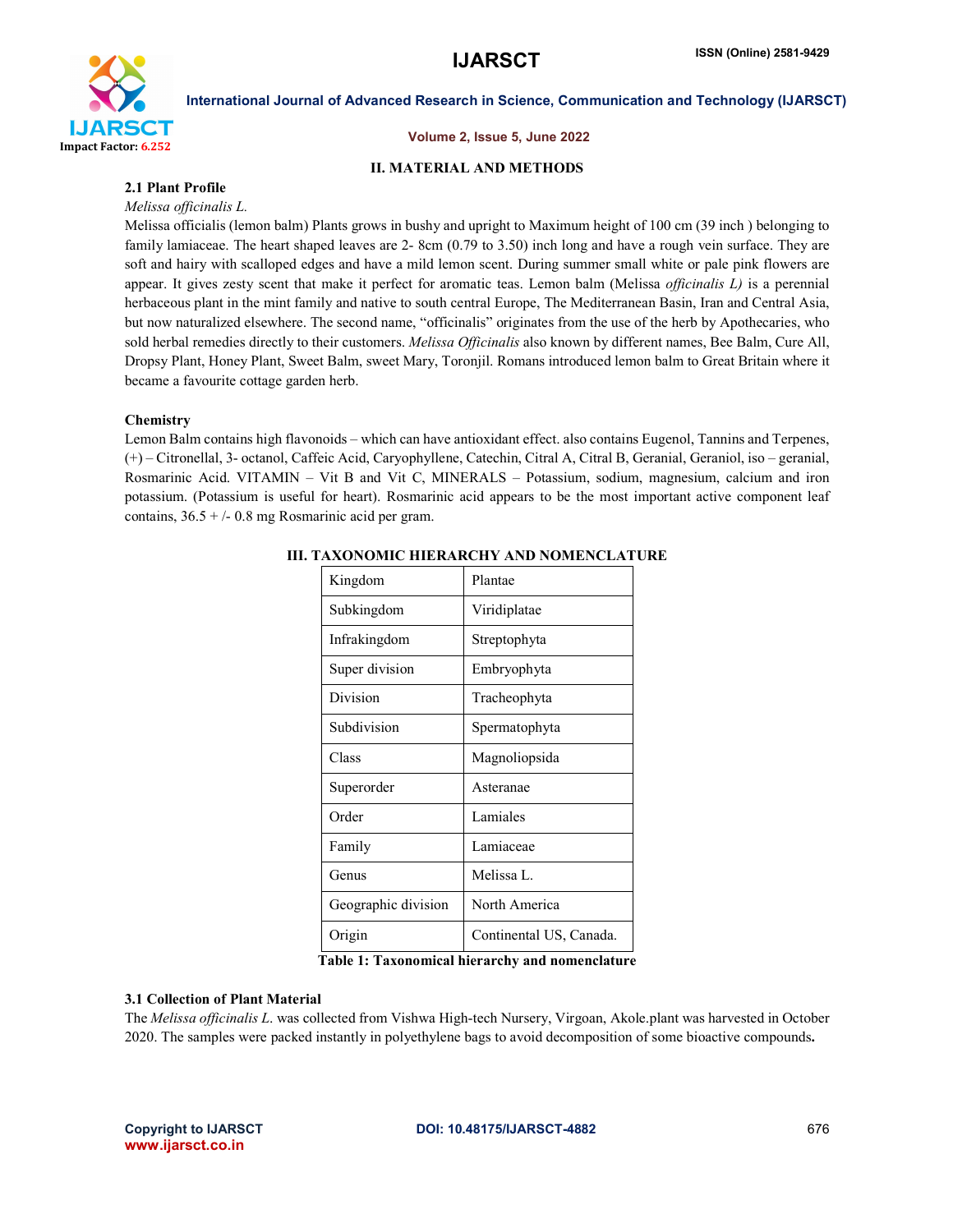

#### Volume 2, Issue 5, June 2022



Figure 1: Lemon balm leaves Fig no.2. Dried powder of lemon balm

# 3.2 Preparation of Dried Powder

The leaves were dried under shade and some are also in hot air oven by spreading stems and leaves on the drying trays of a dehydrator. Setting the temperature at its lowest setting (95°F or 35°C) and dry for 12 to 18 hours and then made into powdered form using mortar and pestle and then sieved.



Figure 3: Dried powder of lemon balm

# 3.3 Herbarium of Plant



Fig. 4: Herbarium of plant

For preparation of herbarium, Whole specimen is used. Specimens are properly dried in the paper and taking a change of the plant, press and mounted on sheet and filling of herbarium table.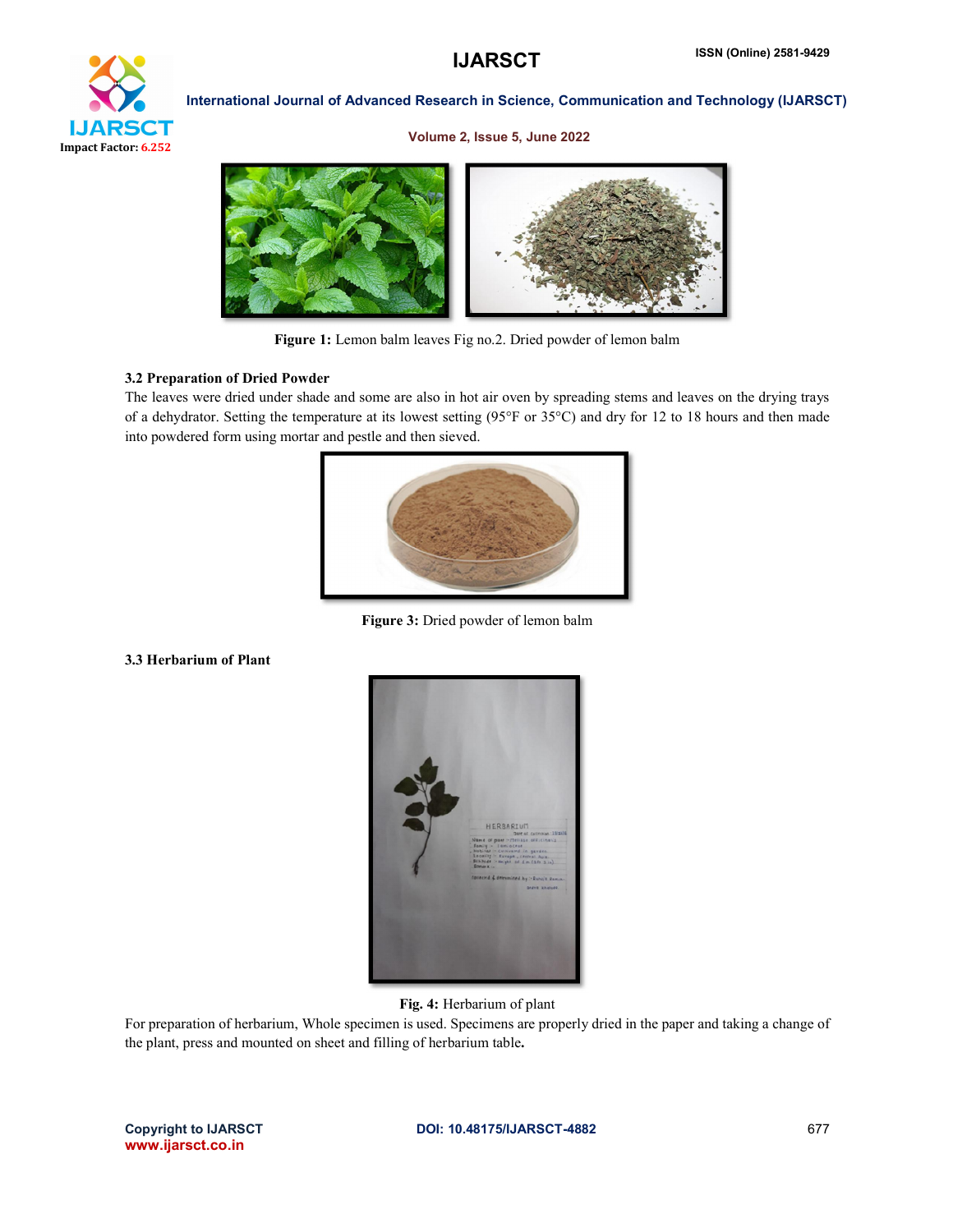

# Volume 2, Issue 5, June 2022

# IV. EVALUATION SCREENING

# 4.1 Morphological Evaluation

Lemon balm is a perennial plant that reaches a height of 1 m with hairy, deeply veined, heart-shaped leaves which are 2– 8 cm long. Flowers are white or pale pink in small clusters. Lemon balm is a cross-pollinating species and its ovate seeds are black or dark brown. Lemon balm has a hairy root system with many lateral roots which better adapt to different environmental conditions. The number of lateral shoots ranged from 16.6 to 38.5. The length of the leaf was from 3.68 cm to 5.71 cm and its width oscillated from 2.82 cm to 4.42 cm. The internode length varied from 2.18 cm to 4.03 cm. The dry weight of the herb ranged from 157.0 g to 339.3g. The seed yield oscillated from 22 g to 182 g and the weight of 1000 seeds w compounds of lemon balm essential oil. New shoots start to appear early in spring, so they can also suffer from spring frosts. It gives zesty scent that's makes it perfect for aromatic teas. as from 0.356 g to 0.632 g. Essential oil content oscillated from 0.05% to 0.44%. Citral, citronellal and caryophyllene were the main compounds of lemon balm essential oil. New shoots start to appear early in spring, so they can also suffer from spring frosts. It gives zesty scent that's makes it perfect for aromatic teas.

# 4.2 Microscopic Evaluation

Safranin, light green, phloroglucinol, concentrated hydrochloric acid and iodine were used for preparation the plant sections and the powder. Surface preparations, transverse sections (T.S.) as well as the powder of the leaf, stem and root were used for observation of various microscopic features. All microscopical investigations were done by using microscope.

# 4.3 Extraction

Powdered leaves (40 g) were exhaustively extracted in a Soxhlet apparatus at a temperature of 60 °C with 250 ml of 96% ethanol. Extract was filtered, evaporated using rotary evaporator at 40 °C, and stored at 4°C. The yield of the extract was 9.814% based on dry weight.

# V. PHYSICO-CHEMICAL EVALUATION

- pH:Lemon balm will grow in a relatively wide pH range between 5.6 (acidic) and 9.0 (strongly alkaline) with a preferred range of 6.0 to 7.5.
- Loss on drying : Leaves are dried under the shade and dried powder of *Melissa Officinalis* was taken and weighed. The weight is taken repeatedly until the constant weight was not obtained. The most important factor of drying conditions is the drying air temperature profile. Five different drying air temperature profiles was used to maintain the quality parameters of lemon balm samples while reducing the drying time as much as possible.
- Ash value : a. An accurately weighed quantity (2 g) of the shade dried powder of *Melissa Officinalis L* was incinerated in a crucible at a temperature of 450℃ in a muffle furnace until carbon free ash was obtained and then cooled, weight b. Determination of acid insoluble ash : The ash obtained was boiled with 2M HCL (25ml) for five minutes and it was filtered using an ash less filter paper. insoluble matters retained on the filter paper and it was washed with hot water and filter paper was burnt to a constant weight in a muffle furnace.

# VI. PHYTOCHEMICAL SCREENING

The qualitative assay of the major metabolite of families focused on the crude extract, all was based on the staining reactions and precipitation.

# 6.1 Detection of Sterols and Polyterpenes

These families of compounds were tested using Liebermann-Burchard's test. A blue-green ring between layers indicates the presence of steroids and pink- purple ring is an indication of the presence of terpenes.

# 6.2 Detection of Redusing Sugar

Reducing sugars were identified in crude extract using the Fehling reagent, and then Sugars presence was confirmed by Tollens's test. To 5 ml of crude extract, we added 5 ml of Fehling's solution. The appearance of a red brick precipitate

www.ijarsct.co.in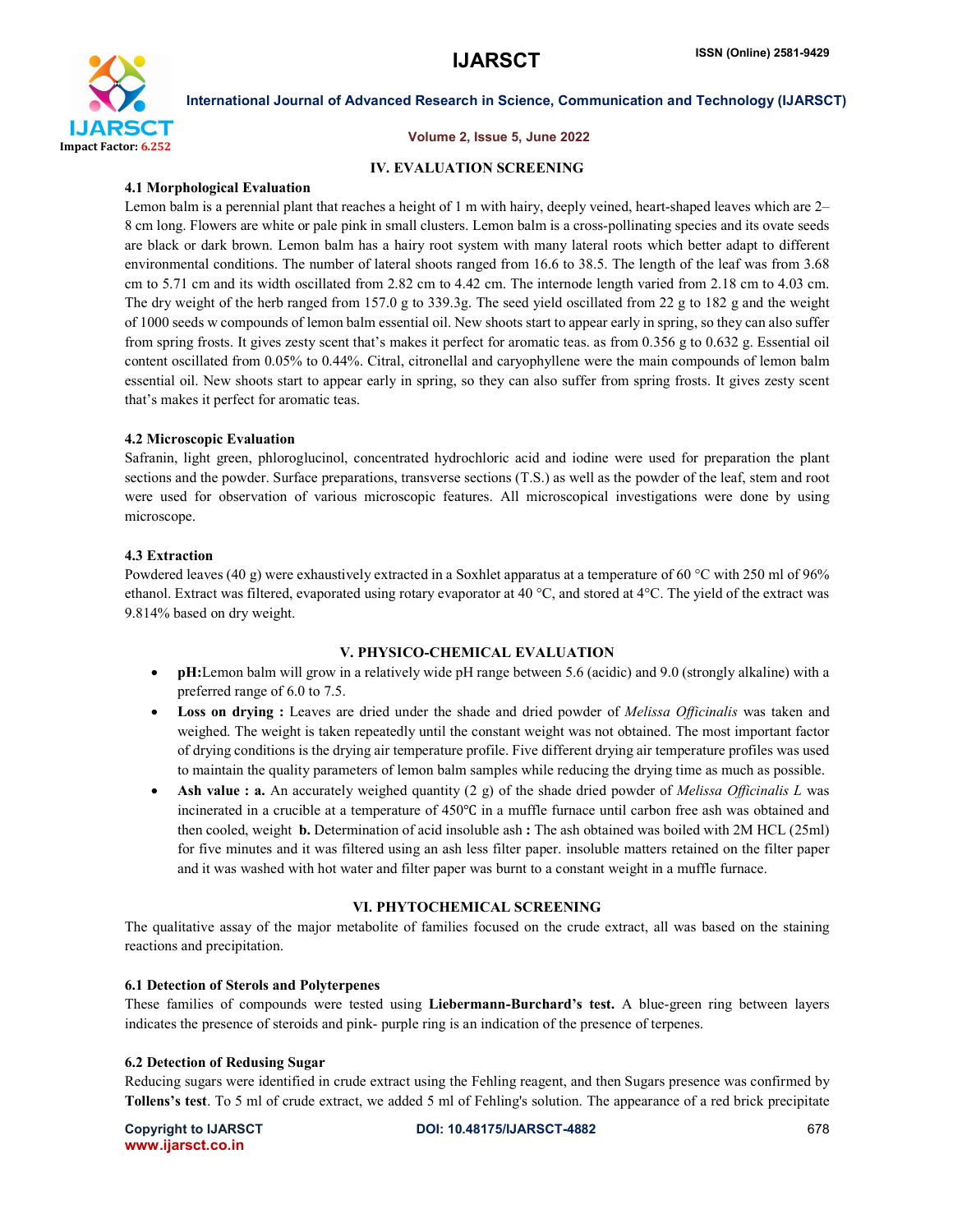

# Volume 2, Issue 5, June 2022

after 2-3 min of heating bath at 70 °C indicates the presence of reducing sugars. The detection of reducing sugars by the Tollens test consisted of the addition of 5 ml of crude extract to 5 ml of the Tollens reagent. After a few minutes, a silver mirror is formed which is an indication about a positive reaction.

# 6.3 Detection of Alkaloids

Alkaloids were characterized utilizing Boucharde's reagent (iodo-iodized solution) and Dragendorff's reagent (potassium bismuth iodide solution). 6 ml of extract were evaporated to dryness. The residue was taken up in 6 ml alcohol at 60°. Two drops of Dragendorff's reagent were added to the alcoholic solution; occurrence of reddish-brown p9.4

# Detection of Protein

The proteins were estimated in the extracts using the biuret method. An aliquot of extract was dissolved in 2 ml of 20% aqueous NaOH in a test tube, followed by the addition of 2 -3 drops of an aqueous solution of 2% CuSO4. The appearance of a purple colour indicates the presence of proteins in the solution.

# 6.4 Detection of Coumarins

The coumarins have been identified in the extract using the reaction with the lactone ring. In two test tubes, we introduced 2 ml of ethanolic solution obtained from the residue. We added 0.5 ml of 10% NaOH to the contents of one of the tubes. Next, we held the test tubes in a water bath to boiling. After cooling the mixture, 4 ml of distilled water were added to each test tube. In the case of a positive reaction, the liquid from the test tube where the alkaline solution was added is transparent or more transparent compared to the control test tube liquid (without alkaline solution). Acidifying the clear solution with a few drops of concentrated HCl, it loses its yellow colour, is troubled or it forms a precipitate.

# 6.5 Detection of Tannins

The tannin contents were determined using Stiasny's reagent. A volume of 5 ml of extract was evaporated to dryness. After adding 15 ml of reagent Stiasny to the residue, the mixture was heated in a water bath at 80°C for 30 min. The formation of a precipitate characterizes catechic tannins. For gallic tannins, we filtered the previous solution. The filtrate was saturated with sodium acetate and 3 drops of FeCl3. The appearance of an intense blue-black coloration indicates the presence of gallic tannins.

# 6.6 Detection of Saponosides

To find saponosides, contributed in a test tube, 10 ml of total extract. After a vigorous shake for 15s, the tube was left to stand for 15 min. A height of persistent foam greater than 1cm showed the presence of saponosides.recipitate was taken as a positive reaction.



Fig 5: Phytochemical screening tests

# VII. DETERMINATION OF FLAVONOID CONTENT

The total flavonoid contents were determined based on a colorimetric method. Extract solution (0.25 ml, 1mg/ml) and 1.25 ml of distilled water were pipetted into a test tube and then mixed with Sodium nitrite solution (5%, 0.075ml). After 5 min of incubation for of the mixture, 0.15 ml of 10% aluminium chloride was added. The mixture was kept for 6 min

www.ijarsct.co.in

Copyright to IJARSCT **DOI: 10.48175/IJARSCT-4882** 679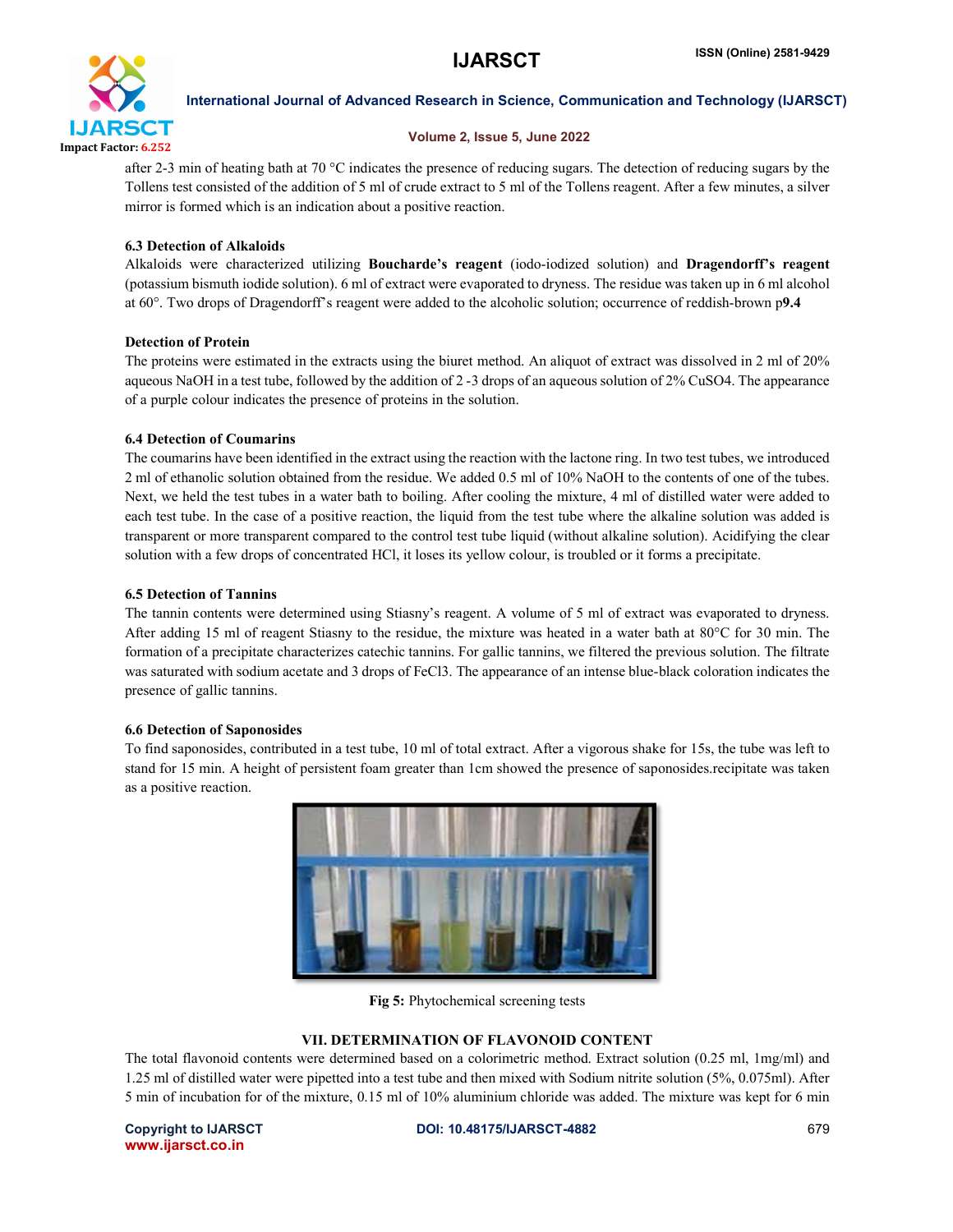

# Volume 2, Issue 5, June 2022

and 0.5 ml of 1 M sodium hydroxide was finally added. The mixture was diluted with 0.275 ml of distilled water. The absorbance of the mixture was read against blank at 510 nm and compared to a standard calibration curve. The flavonoid contents were expressed as mg quercetin equivalent (QE)/g of plant dry wt.

# VIII. DETERMINATION OF PHENOLIC CONTENT

Total phenolic contents were estimated according to the Folin-Ciocalteu essay. Briefly, 0.5 ml of sample solution was mixed with 2.5 ml of Folin-Ciocalteu reagent diluted with distilled water 1:10, to which was subsequently added 4 ml of Na2CO3 (7.5 %, w/v). After a 30 min incubation of the mixture in a water bath at 45 °C, the absorbance was measured at 765 nm in a UV-Vis spectrophotometer against a blank sample. The standard curve of Gallic acid was obtained under the same conditions as above with serial concentrations (0-200 mg/l) and was used for calibration. The results were expressed as Gallic acid equivalents (mg GAE/g of dried extract). Data were presented as the average of triplicate analyses.

# IX. RESULT AND DISCUSSION

# 9.1 Morphological Evaluation

| Sr. no                             | Parameter   | Observation                                  |  |
|------------------------------------|-------------|----------------------------------------------|--|
|                                    | <b>Size</b> | $100 \text{ cm}$ (39 inch)                   |  |
|                                    | Shape       | Heart shaped leaves                          |  |
|                                    | Surface     | Long and rough hair surface, scalloped edges |  |
| Takla 2. Maurikalagiaal Evaluation |             |                                              |  |

Table 2. Morphological Evaluation

# 9.2 Microscopic Evaluation:





# Fig. 8 Under Projection microscope Fig. 9 Stock Image

A transverse section in the leaf blade is biconvex in outline showing a prominent midrib on the lower surface and a raised rounded ridge on the upper one (Fig. 9). Both the upper and lower epidermises carry glandular and non-glandular trichomes that are more distributed on the midrib. The transverse section also reveals a dorsiventral mesophyll interrupted by the cortical and vascular tissues at the midrib region. In addition, a mass of sub-epidermal collenchyma is found under both the upper and lower epidermises of the midrib region. The vascular system of the midrib is formed of a large collateral vascular bundle surrounded by non-lignified pericyclic fibres.

# Extraction

The extract yield of Melissa Officinalis was 9.814% based on dry weight.

# Physico-Chemical Evaluation

pH – The pH range was found to be between 5.6 (acidic) and 9.0 (strongly alkaline).

**Moisture content** –Drying trials with the constant low temperature (35  $^{\circ}$ C) and the increasing temperature profile gave the closest colour values of dried samples to the ones of fresh samples. The maximum colour changes occurred with the constant high temperature (60 °C) and the triangle temperature profile. The drying trials with the constant low temperature gave the lowest essential oil loss (24.28% loss) while the drying trials with the constant high temperature gave the highest essential oil loss (63.95% loss). The increasing temperature profile in which the drying air temperature increased from 35 °C to 60 °C in 8 hours became the most convenient drying air temperature profile for drying lemon balm.

www.ijarsct.co.in

Copyright to IJARSCT **DOI: 10.48175/IJARSCT-4882** 680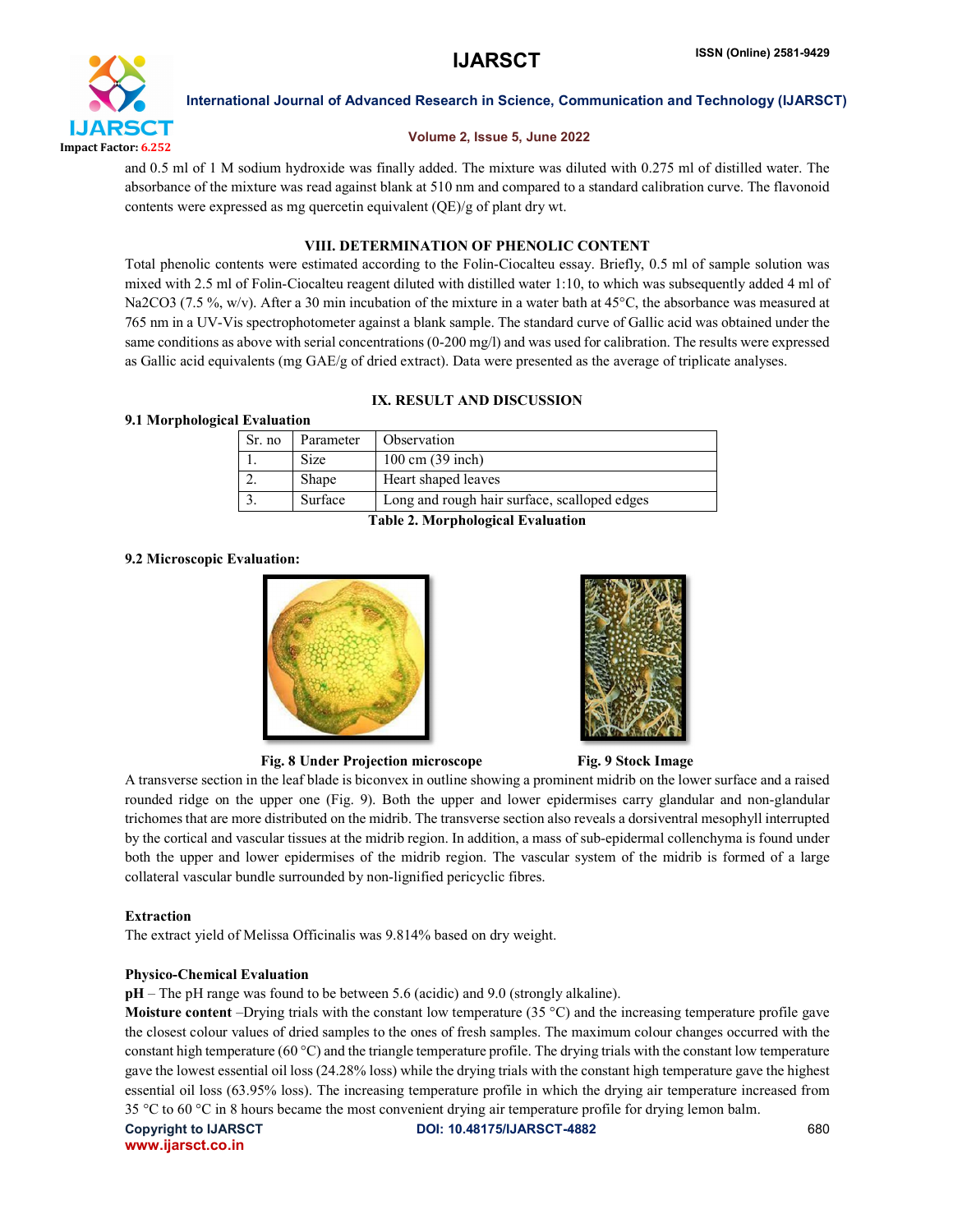

# Volume 2, Issue 5, June 2022

Ash Value – Ash content was about 6%, superior to the average value corresponding to woods, which makes pulping difficult.

# Phytochemical Screening

In this study, preliminary phytochemical analysis of the leaf extract of *Melissa Officinalis* L. has been shows (table no 2), the presence of many constituents including tannins, saponins, alkaloids, terpenoids, steroid, flavonoids, followed by other accessions. Also note the absence of other compounds such as coumarins and proteins.

Medicinal plants have historically proven their value as a source of various secondary metabolites with curative properties such as alkaloids, flavonoids, glycosides, saponins, steroid, etc. thus the screening tests may be useful in the detection of the bioactive principles and subsequently presents an important tool for the identification of novel drug leads.

The biological function of alkaloids and their derivatives is very important because of their antispasmodic, analgesic, and bactericidal activities. Saponins have properties of precipitating and coagulating red blood cells and were reported to exhibit cholesterols binding properties, appearance of foams in aqueous solutions and haemolytic activity.

Traditionally, saponins are also used as detergents and molluscicides. Plant steroids are known to be important for their cardiotonic activities and also their use in nutrition and cosmetics.

| <b>Phytochemical constituents</b> | <b>Result</b> |
|-----------------------------------|---------------|
| Sterols and polyterpenes          |               |
| Catechic tannins                  |               |
| Hydrolysable tannins              | $\ddot{}$     |
| Flavonoids                        |               |
| Saponins                          |               |
| Reducing sugar                    |               |
| Coumarines                        |               |
| Alkaloids                         |               |
| Proteins                          |               |

Table 3: Preliminary phytochemical screening of the ethanolic extract from *Melissa Officinalis L*

# Total Phenolic, Flavonoids and Tannin Contents

The total phenolic content (TPC), flavonoid content (TFC) and catechic tannins (TTC) are shown in Table 2. Analysis of these results indicated that the ethanolic extract of Melissa officinalis L. was rich in those compounds. Phenolic Plant compounds are documented in the literature as antioxidants or free radical scavengers. Plant polyphenols are known to be effective as singlet oxygen scavengers, reducing agents and hydrogen atom donators. In the present study, after the reaction of the active extract with Folin-Ciocalteau reagent in an alkaline medium, a blue-coloured solution due to the presence of phosphor-molybdic- phosphotungstic-phenol complex- was produced. The content of phenolic was calculated using the regression equation of the calibration curve (R2 = 0.989,  $y = 0.009x + 0.0464$ ), and expressed in GAE as milligrams per gram of the extract or fraction (mg GAE/g of dried extract). The total phenolic content. ISSN: 01173375 Volume 10, Issue 07, December, 2020.1039 established in our ethanolic extract was (46.90±0.72 mg GAE/g DM). In comparison, reported that TPC was 14.91 mg GAE/g DM for infusion of Melissa officinalis L., while established 48.86 mg GAE/100 g DM for methanolic extract. demonstrated that the extracting solvent significantly affects the polyphenol compound content and the measured antioxidant activity. Flavonoids are one class of secondary plant metabolites that also represent a large group of polyphenol compounds. Many plants contain flavonoids such as methanol extract of Datura metal L. methanol extract of Lepidium sativum, and water extract of Limnophilia aromatic. Polar extracts including water, methanol and ethanol showed more flavonoids compounds than a polar extracts. Flavonoids seem to display antioxidant and antimicrobial activities. The total flavonoid values indicated in this study  $(15.068\pm0.711$  mg EQ/g DM). These results are similar to those reported, Tannins were reported to exhibit many biological activities such as antitumor, anti-plasmin inhibitors, antioxidants and can bind to the protein. Tannins can be found in both leaves and stem bark, and they are used to help the regulation of tissue growth and also as a pesticide. We found that tannins content of ethanolic extract of Melissa officinalis L. was (14.958±0,487 mg ECa/g DM).

#### Copyright to IJARSCT **DOI: 10.48175/IJARSCT-4882** 681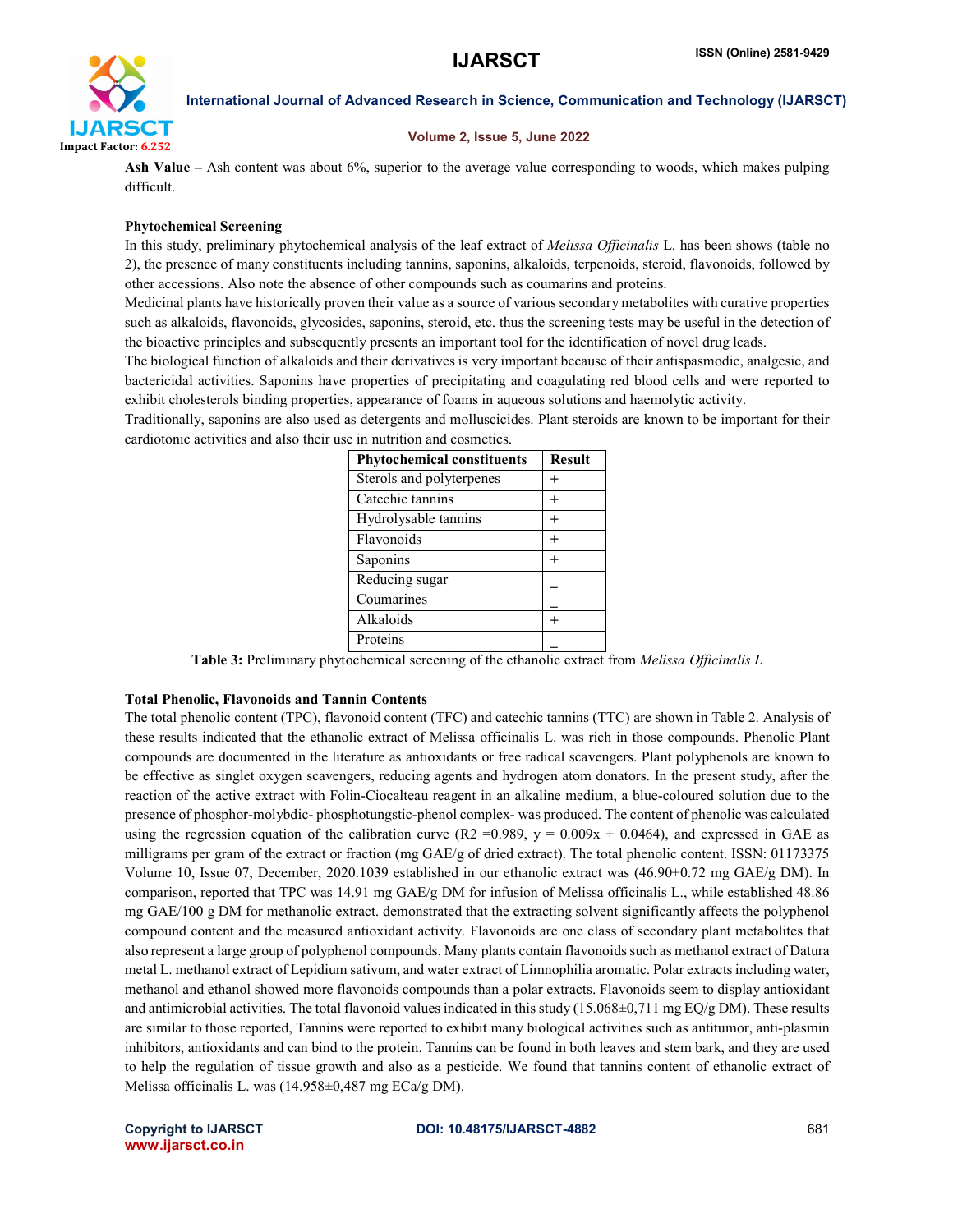

#### Volume 2, Issue 5, June 2022

# X. CONCLUSION

Examination of both the macroscopical and microscopical features of M. officinalis leaves represents a good method in the identification of this plant species. In addition, from a pharmacognostical point of view, these botanical characters will be helpful in future phytopharmacological investigations of this plant. Modern pharmacological studies have now validated many traditional uses of M. officinalis. The data reviewed here revealed that M. officinalis is a potential source for the treatment of a wide range of diseases especially anxiety and some other CNS disorders, though confirmatory trials are warranted to substantiate these effects in the clinical setting. Data regarding many aspects of this plant such as mechanisms of actions, pharmacokinetics, adverse effects of the extracts, potential interactions with standard-of-care medications and active compounds is still limited which call for additional studies particularly in humans. The present study allowed us to highlight the presence for the first time of bioactive molecules in the leaves of Lemon balm of Moroccan origin. These are actually polyphenols, flavonoids, flavones and flavanols known to have remarkable antioxidant properties.Many studies confirmed the antioxidative effects of *Melissa officinalis*; thus, its effect in preventing and treating oxidative stress-related diseases might be reliable.

#### **REFERENCES**

- [1]. Dr. C. K. Kokate, Pharmacognosy, 50th Edition, Nirali Prakashan Publisher, 2014.
- [2]. Khandelwal. K. R, Practical Pharmacognosy, Nirali Prakshan Publishers.
- [3]. P. R. Pereira., R. Fachinetto., A. de Souza Prestes., L.R. Puntel, N.G. Santos da Silva., M.B. Heinzman, K.T. Boschetti., L.M. Athayde., E.M. Bürger., F.A. Morel., M.V. Morsch, and B.J. Teixeira Rocha. Antioxidant effects of different extracts from Melissa officinalis, Matricaria recutita and Cymbopogon citrates: Neurochem Res., Volume 34, 2009, pp. 973-83.
- [4]. K. Dastmalchi., J. H. Damien Dorman., M. Kosar, and R. Hiltunen. Chemical composition and in vitro antioxidant evaluation of a water-soluble Moldavian balm (Dracocephalum moldavica L.) extract: LWT- Food Science and Technology., Volume 40, 2007, pp. 239–248.
- [5]. M. Valko., D. Leibfritz., J. Moncol., D.T.M. Cronin., M. Mazur, and J. Telser. Free radicals and antioxidants in normal physiological functions and human disease: Int. J. Biochem. Cell Biol, Volume 39, Issue 1, 2007, pp. 44-84.
- [6]. S. Š. Herodež., M. Hadolin., M. Škerget, and Ž. Knez. Solvent extraction study of antioxidants from Balm (Melissa officinalis L.) leaves: Food Chem, Volume80, Issue2, 2003, pp. 275-282. Jilali, et.al, 2020
- [7]. B. Marongiu., S. Porcedda., A. Piras., A. Rosa., M. Deiana, and A. M. Dessi. Antioxidant activity of supercritical extract of Melissa officinalis subsp. officinalis and Melissa officinalis subsp. Inodora. Phytotherapy Res., Volume 18, 2004, pp. 789-792.
- [8]. T. J. Lin., C.Y. Chen., C.Y. Lee., W.C. Rolis Hou., L.F. Chen, J.D. Yang. Antioxidant, anti-proliferative and cyclooxygenase-2 inhibitory activities of ethanolic extracts from lemon balm (Melissa officinalis L.) leaves: LWT-Food Sci Techno, Volume49, Issue1, 2012, pp.1-7.
- [9]. H. E. Reynolds. Brain and mind: a challenge for WHO, The Lancet., 361, 2003, pp. 1924–1925.
- [10]. H.J. Woods, and L.J. Katz, G. Winger. Benzodiazepines: use, abuse, and consequences: Pharmacol Rev, Volume 44, 1992, pp. 151-347
- [11]. M. J. Kent., J.S. Mathew, and M.J. Gorman. Molecular targets in the treatment of anxiety: Biol. Psychiatry., 52.10 (2002): 1008-1030.
- [12]. Ulbricht, Catherine; Brendler, Thomas; Gruenwald, Joerg; Kligler, Benjamin; Keifer, David; Abrams, Tracee Rae; Woods, Jen; Boon, Heather; Kirkwood, Catherine DeFranco (2005). "Lemon balm (Melissa officinalis L.): an evidence-based systematic review by the Natural Standard Research Collaboration". Journal of Herbal Pharmacotherapy. 5 (4): 71–114. doi:10.1080/J157v05n04\_08. ISSN 1522-8940. PMID 16635970. S2CID 70676630.(subscription required)
- [13]. Axtell, B.L.; Fairman, R.M. (1992). "Melissa officinalis". Minor Oil Crops. Rome: Food and Agriculture Organization of the United Nations. ISBN 978-92-5-103128-5.
- [14]. Bown, Deni (1995). Encyclopedia of Herbs & Their Uses. London: Dorling Kindersley. ISBN 978-0-7894- 0184-7.